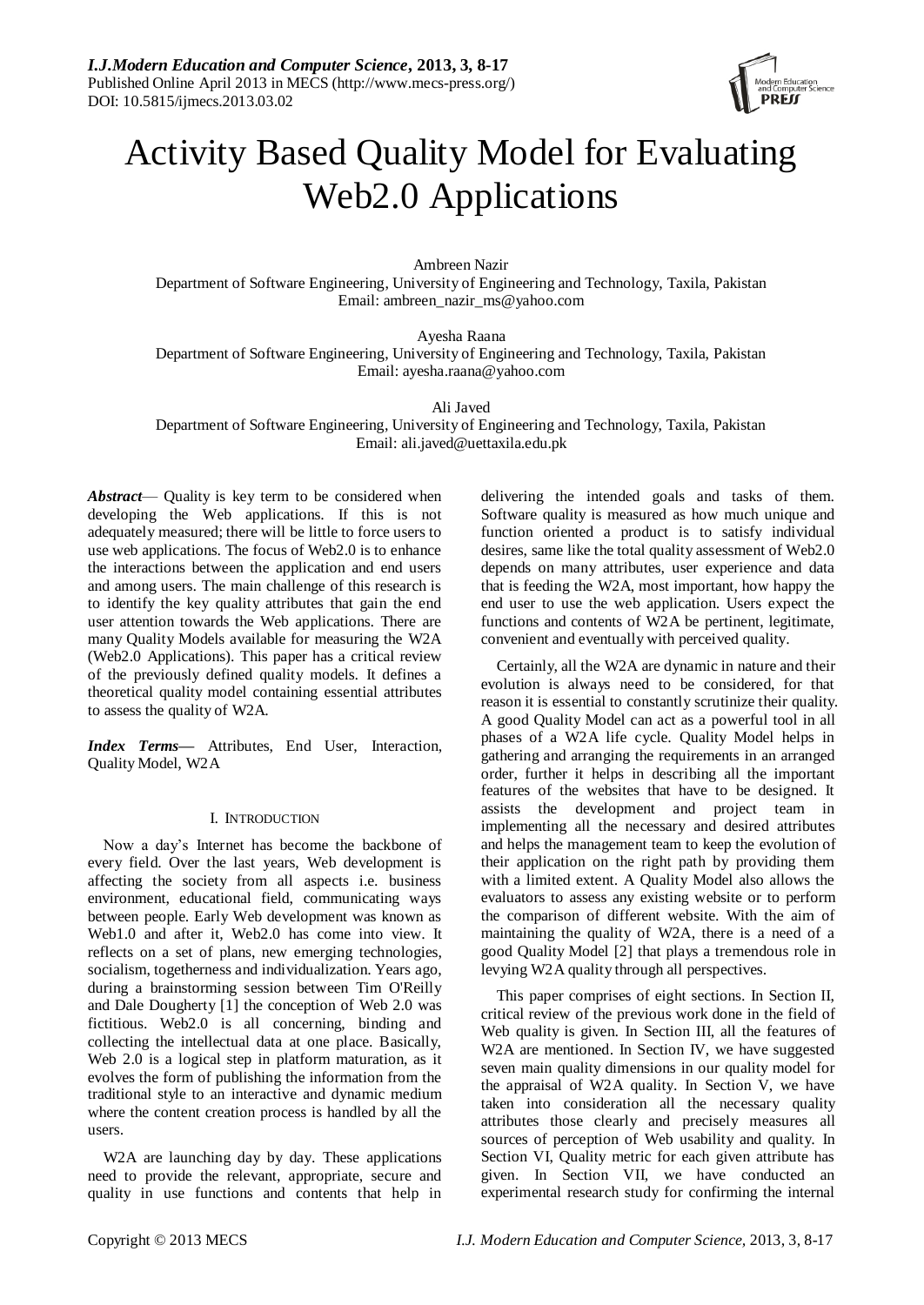consistency of each attribute and in Section VII closing remarks are given sustaining future research instructions.

#### II. LITERATURE REVIEW

A quality model [2] allows appraisers to evaluate web resources from different viewpoints by providing them the structured set of quality attributes. Previous work on Web quality is incredible and detailed. In the current era the craving for the W2A raised beyond the limits, so the requirement of uniqueness with high level quality and to make Web sensational badly become a need. In recent years, researchers have been working on improving the W2A quality by proposing different models and techniques and by defining different methodologies. Firstly, they spent time on simple W2A [3] now they are moving towards advanced applications.

Different quality models are present for W2A [4] [5] and "End User Feedback" plays a real role in improving W2A quality. Over the years many Quality Models have been proposed by different researchers and experts, all of them trying to approach the dilemma from different perspectives. Nakwichian and Sunetnanta [6] offered a model in which users' feedback was considered and was made under ISO/IEC 9126 and IEEE 1061 standards. This model enabled them to evaluate website quality by getting response from different groups of users. They designed a common process for enhancing W2A and provide some instructions that should be followed while assessing any website.

Layla Hasan and Emad Abuelrub [7] proposed a measurable, theoretical and all-purpose framework for estimating quality of any website service without considering the nature and benefit it provide to support the design and implementation techniques of W2A. The objective of their research is to make a website useful, advantageous and user centric. They proposed 4 dimensions criteria which are comprehensive Content Quality, Design Quality, Organization Quality and Userfriendly Quality. To recognize the measureable main features and pointers of W2A was the main objective of the researchers.

Luis Olsina, Roberto Sassano, Luisa Mich [8] proposes an integrated approach that identifies the quality of any information provided by W2A. For W2A they highlighted some features, namely: User generated content, User active involvement, Sharing information, and Endless beta condition. The quality Model ISO 9126-1 standard differentiate among three different approaches to software product quality, viz. internal quality, external quality, and quality in use. According to researchers standard characteristics are not well suited to specify requirements for information quality. So to evaluate W2A quality they introduced a new attribute named content quality, to discover whether the text information available on the Websites is free of errors, correct according to the context, comprehensive and fulfills any standard criteria.

Tihomir Orehovacki [9] provides the theoretical basis for the development of a set of attributes that should be considered when measuring the quality of W2A from both technology and user-focused viewpoints. The researcher focused on to find key attributes that will keep users on a Web application for a long time and encourage them to visit it again. He proposed attributes for W2A victory that are addressed via six major categories named as System Quality, Service Quality, Information Quality, Performance, Effort and Acceptability. Further he carried out the assessment of proposed attributes via Inspection Methods (Heuristic Evaluation) and Test Methods (Questionnaire) to ensure that a Web application has the appropriate attributes that will positively affect the experience of its use.

Roberto Polillo [10] discussed a procedural approach for any kind of website. Their approach includes a practical quality model that helps in eliciting user needs and also acts as a tool to maintain quality of W2A during all phases of development life cycle. Therefore, he considered organization mapping to be main driver for definition of any Quality Model, as it distributes the responsibility of managing quality of W2A among actors. Researcher proposed a simple Quality Model and mapped each component of it to a specific actor. The characteristics of the proposed Quality Model which refers to the quality with surroundings and quality in use are Architecture, Communication, Functionality, Content, Community, Platform, Accessibility, Usability and Coding. These characteristics are mapped to the following actors Web Designer, Visual Designer, Function Designer, Software Developer, Content Editor, Community Manager, Usability Professional and Web Master & Data Center Manager.

Tihomir Orehovacki, Andrina Granic, and Dragutin Kermek [11] discussed quality in use on mind mapping services for W2A. Their assessing methodology came up with harmonizing methods. These are Logging Actual Use Method, Retrospective Thinking Aloud and Questionnaire. They measured estimated quality in use by using first method while the perceived quality in use was evaluated with both remaining methods. After that they developed a conceptual method, along with a number of attributes, which plays a major role for quality and usability assessment of W2A. They organized quality attributes into several categories: These are System Quality, Service Quality, Information Quality, Effort, and Acceptability. They applied the proposed model on a Web application to get an estimate that how effective is their model and also they wanted to discover the importance of user-centric attributes.

Rajeev Saha and Sandeep Grover [12] in their research represented the W2A quality with the help of graph theory and matrix method and the calculated result was shown by a single numeric index. They proposed a useful tool that website designers and developers can use to examine the effectiveness of variables that are accountable for W2A quality. Results in a measureable quantity facilitates in getting the understanding of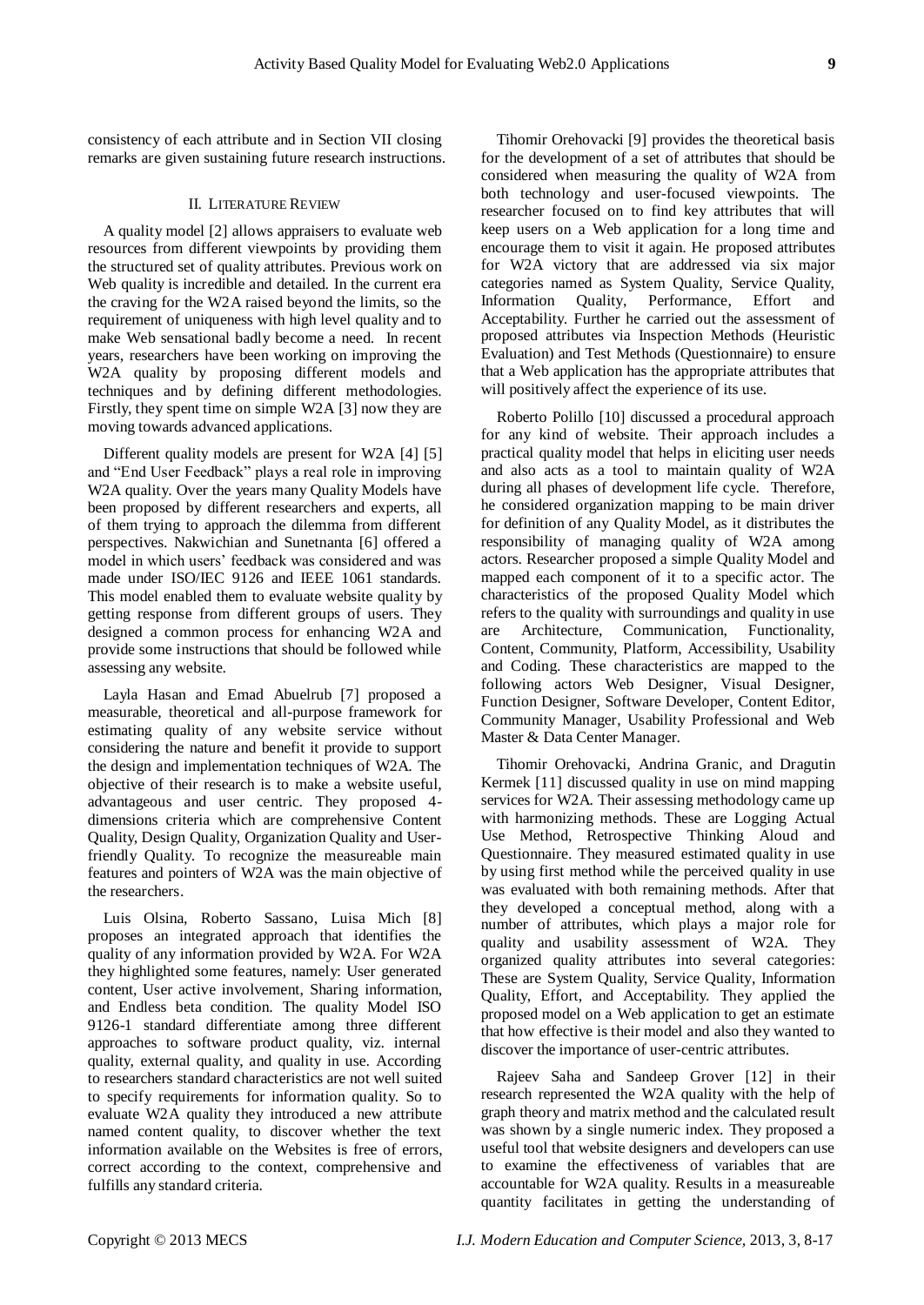several dimensions and also an effective aid for determining the underlying factors in Web2.0 environments.

#### III. KEY FEATURES OF W2A

For proposing a quality model for assessing the quality of W2A, it is a precondition to discover all the key features of them. From our thorough study from different references [1] [13], we have identified some key features. Fig. 1 shows all the identified key features.



Figure 1. Key Features of W2A

*Web as Component* [14]: Components do not have to shorten into a massive stone any longer to amalgamate well with one another is the real appeal of W2A. In fact, in new Web platform all small pieces (components) are loosely joined where all the independent component providers will be able to flourish in conjunction with the platform vendors. When the coupling between the components is less, it will be much easy to render the unnecessary components.

*Radical Decentralization* [15]: In the past trend, all the functionality that was provided by Web application was centralized. Website content was supposed to change and update by a single owner due to which the content quality was decreasing. In Web2.0, radical decentralization act as a pillar where web content is rationalized by different individuals.

*Hackability* [16]: Web2.0 allows user to modify its application in a way that is not intended by the application owner. Users can participate, create and invent new ways of using W2A by using their abilities instead of just consuming passively.

*Play* [17]: Web2.0 uses Play Framework to build the applications with Java & Scala. Play is based on an architecture that is lightweight, stateless and Webfriendly. It also consumes minimum resources (CPU, memory, threads) for highly-scalable application that makes much easy to use W2A.

*An Attitude* [18]: Web2.0 is about attitude more willingly than an expertise, emerging new concepts are enabled by technology but going beyond technology. It facilitates and promotes participation through open applications and services. It introduces new ways of interaction with all stakeholders, customers, employees, and partners. It also helps in bringing together disparate resources to create new insights.

*The Right to Remix* [19]: It's been much too long; we leap from a vicinity of the web to another, having trouble with different interfaces, ignoring endless advertisements and facing difficulty in finding the content you need, locating a service, document or a piece of information that congregates our needs.

*Perpetual Beta* [15]: Perpetual Beta is actually application in which we constantly take users feedback hence considering them a team of us for making alterations to our application. Facebook [20], a well known and popular website, is a live example of perpetual beta. It keeps on releasing new versions or updates of their site after gathering input from the users which gives the developer the chance to improve the application easily after seeing user experience.

*Dispersion* [21]: In Web2.0 dispersion phenomena is about delivering the content by using multiple channels include permalinks and file sharing instead of using typical method of delivering content as direct site to home. Examples of dispersion include Bit Torrent and Mashup.

*Basic Trust* [22]: It is about trusting the community and end users. In traditional Web the contents are protected under Intellectual Property Rights but in W2A content are made available to salvage, distribute and edit. Web2.0 helps in keeping open contribution and participation working. Wikipedia is a common example.

*Folksonomy* [23]: Web2.0 allows user to create free organization of information without following any existing framework of classification. It also helps in finding information. This practice of hunting and classifying information is also known as tagging. Typical example is photo sharing site "Flickr".

*Rich User Experience* [24]: In general, it is a mixture of Graphical User Interface (GUI) and multimedia content. Web2.0, instead of offering static pages, presents dynamic pages and the key component that makes this easy is Asynchronous JavaScript + XML (AJAX). AJAX technology is highly based upon the idea of semantic markup languages that help users to expand their user experience visually and functionally.

*User as a Contributor* [21]: The information model in Web2.0 is not one way, rather it is participative. Users can also supply content on the sites by different means such as evaluation, commenting and feedback, so it is not only the site owner who is providing the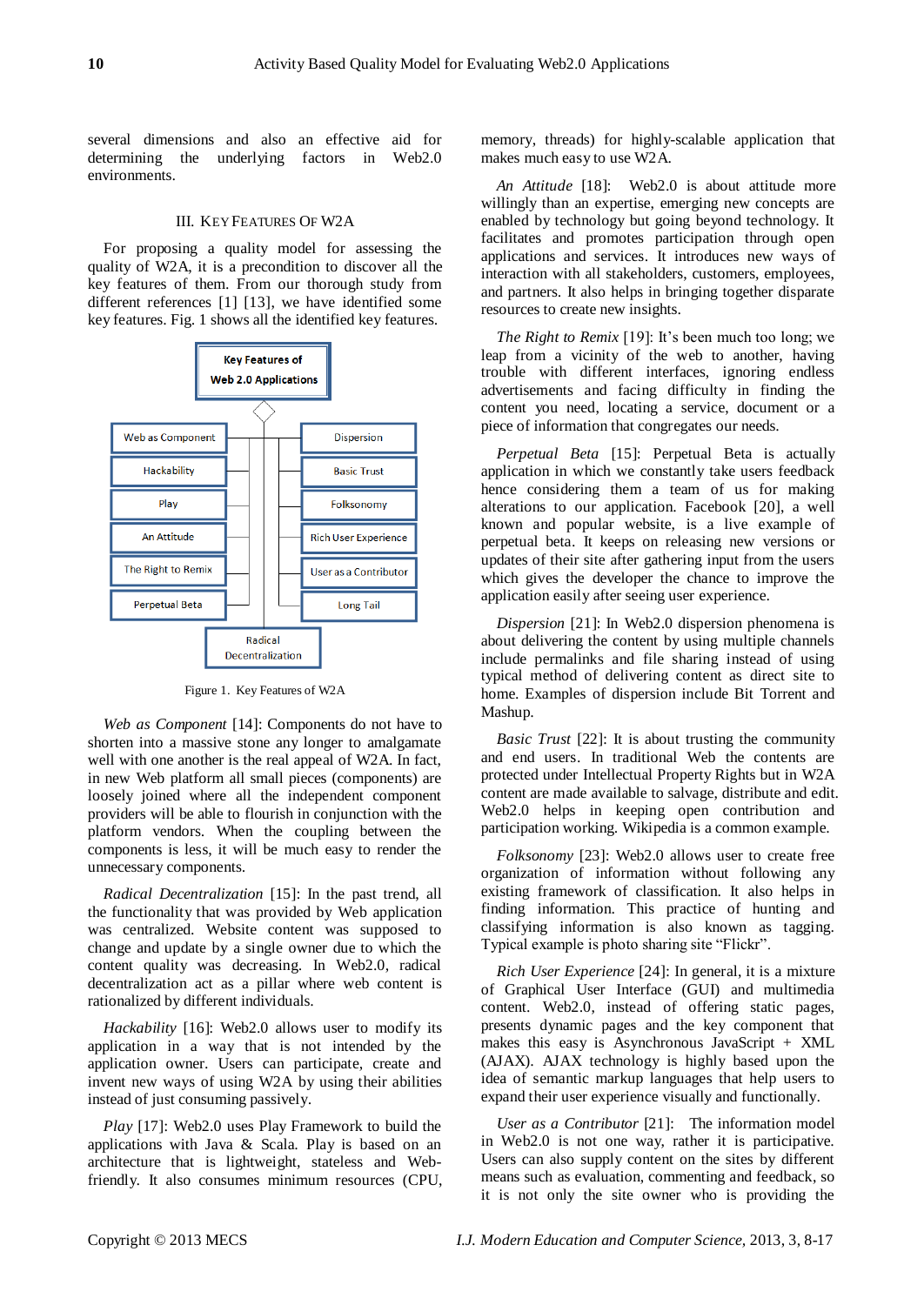information. W2A are quick in spotting the value of user-generated content. Typical examples are Wikipedia and Youtube.

*Long Tail* [25]: In Web2.0, the focused product is not selling directly but the owner offers it as a service on demand basis and revenue is generated as a monthly or yearly fee and pay per consumption thus enabling the benefit from key pieces of the platform while fulfilling their own need. In some cases trial version of the product for certain days is offered to the users and then they have to buy the licensing module to keep on using the service.

#### IV. DIMENSIONS FOR ASSESSING THE QUALITY OF W2A

Keeping literature review as our foundation, it is possible to recapitulate the deficiencies of previous approaches for judging the quality of W2A. Most of them don't have a good empirical validation; those approaches do not cover up all the areas of W2A quality and the relationship between the quality attributes; proper guidelines for the use of these approaches are not given as well as they didn't aim general users; there is no definite verification that the existing methodologies and approaches are suitable for estimating the quality of W2A. Therefore, these apparently separate frameworks were combined and a new enhanced model is shaped by keeping the features of Web2.0 in mind that are mentioned in Fig. 1. According to new model, W2A quality can be deal with seven major dimensions which are shown in Fig. 2.



Figure 2. Quality Dimensions for W2A

#### V. ACTIVITY-BASED MODEL FOR ASSESSING THE QUALITY OF W2A

#### (PROPOSED CLASSIFICATION OF QUALITY ATTRIBUTES )

Quality attributes are categorized into mentioned seven dimensions and briefly discussed. Fig. 3 shows the graphical representation of this model.

#### *A. System Quality*

This dimension consists of quality attributes that deals with the level of system functionality and measures quality in use of the interface features of W2A. It includes *Functionality* (Capability of application to provide features to fulfill the customer's requirements well. Further, functionality has quality criteria that are *Accuracy* (Degree to measure how much the software application is providing required results), *Suitability* (Degree to measure the quality of appropriate and a right set of functions for specified tasks), *Interoperability* (Degree to measure the ability of a system to interact with external environment such as other systems, hardware components etc, without special efforts done by the user) and *Confidentiality* (Ability of an application not to share the sensitive information to any unauthorized person)), *Navigability* (Degree to measure the ability of application to perform switching between the application's functional controls), *Consistency* (Degree to measure that there should be no conflicts or contradictions in the system functions), *Aesthetic* (Ability of application to be internally beautiful in terms of work well, cost less, have fewer bugs, run faster, match user needs and easier to fix), *Familiarity* (Level of information, user have about the application controls/functions), *Customizability* (Ability of commercial application to be modified according to the individual requirements of customer) and *Security*  (Ability of application to protect assets and prevent disclosure/modification of information due to malicious actions outside of the designed usage).

#### *B. Service Quality*

This dimension consists of quality attributes that defines the extent of quality of attraction among Web applications and end users. It includes *Helpfulness* (Degree to measure how application is providing help content and self explanatory to the user), *Availability* (Degree to measure which services are available in operational status), *Interactivity* (Degree to measure the involvement of user with application while performing functions (feel of use)), *Error Prevention* (Attribute for preventing faults from being injected in the application), *Reliability* (Degree to measure the level of risk, potential downtime and failures of application), *Recoverability*  (Capability of application to recover the affected data and perform the functionality well after failure and measure how much effort needed for it), *Responsiveness* (Measure how rapidly W2A react to user calls and commands), *Fault Tolerance* (Capability of application to perform its functions well even in the presence of faults), *Maturity* (Degree to measure the failure rate of software due to faults) and *Feedback* (Measure the ability of a Web application to show its condition and progress at any moment, like the improvement of any activity while executing, send notifications after completing activities etc).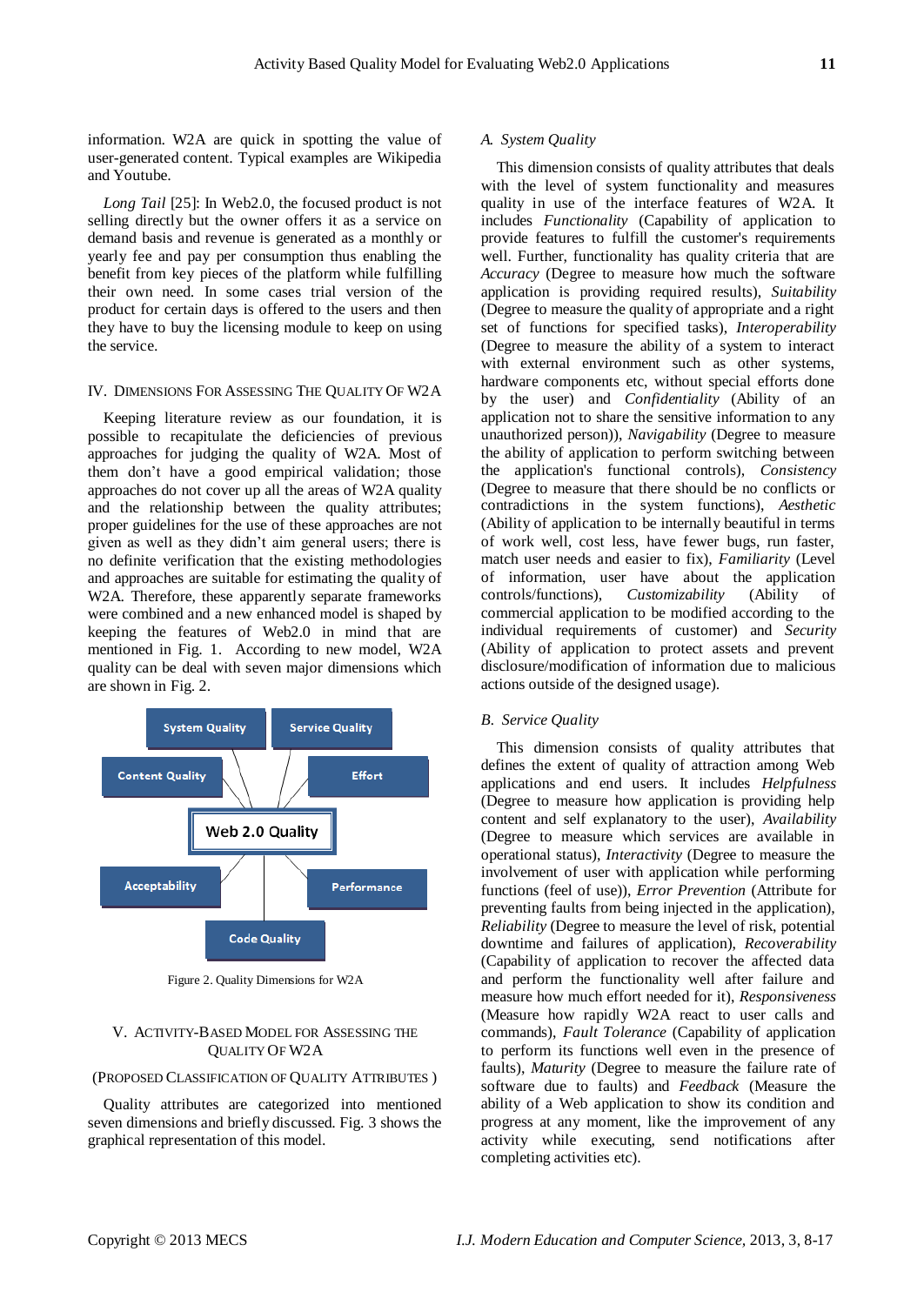#### *C. Content Quality*

This dimension can be measured from two aspects. First is the arising of the information content quality from the use of the Web applications and second is the information text quality which is placed on the W2A. This dimension is decomposed into *Correctness* (Attribute of application to measure the extent to which it satisfies the requirements. Information content should be free of errors), *Coverage* (Measure that the information content is suitable, comprehensive and trimly signified), *Credibility* (Information content is reliable, impartial and confirmable), *Timeliness* (Ability of application to provide the information content that is state-of-the-art), *Value-Added* (Degree to which the information content is new and beneficial), *Suitability* (Attribute highlights the significance of delivering the appropriate information for user oriented goals and tasks) and *Content Legal Compliance* (Ability of a W2A to hold to standards, principles and officially authorized rules associated with content).



Figure 3. Activity-Based Model for Evaluating the Quality of W2A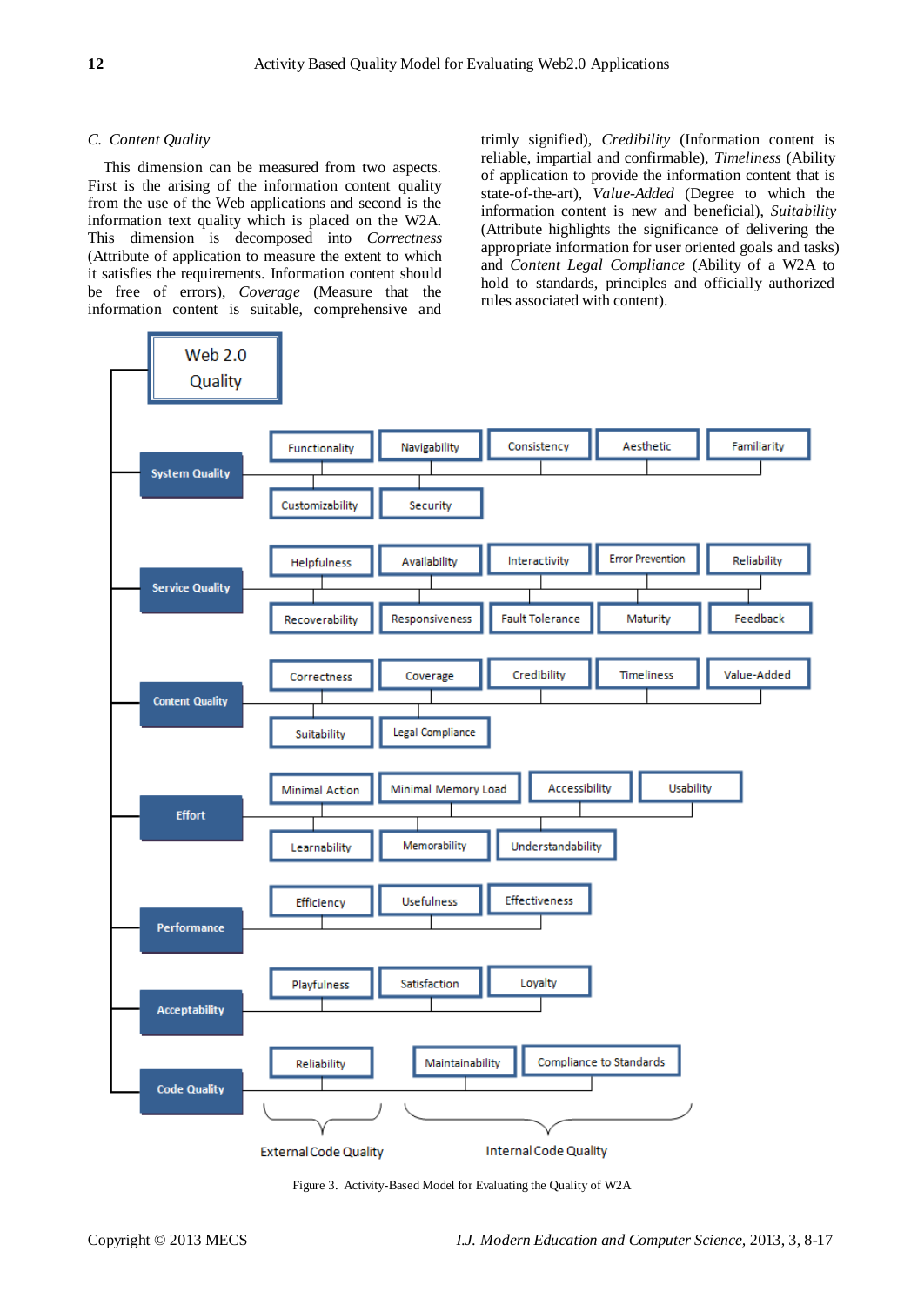# *D. Effort*

This dimension refers to the amount of supposed and estimated psychological and bodily energy when using a W2A. It includes *Minimal Action* (Ability of W2A that helps users to complete their tasks efficiently in a least possible steps), *Minimal Memory Load* (Refers to the information that is essential for the users to remember before performing the tasks on the Web application), *Accessibility* (Measure the probability of availability of specified functions to end users for performing activities are present on the screen), *Usability* (Degree to measure the usefulness of software functions and how easy user interfaces are to use. Further, usability has quality criteria which are *Ease of Use* (Degree to measure the extent to which the users are able to perform the actions without any external help content), *Operability* (Degree to measure the user's effort for operational control of Web application), *Level of Communication* (Degree to measure the extent to which the Web application captures the users interest in brief time intervals) and *Attractiveness* (Degree to measure how natural is the application is to be used)), *Learnability* (how effortless for the user to perform basic functionalities of W2A), *Memorability* (Degree to measure the level of Web application features to be in mind even someone using the software after a long time) and *Understandability* (Measure that fundamentals of W2A interface, functionalities and the logical concepts are understandable and unambiguous to the user).

# *E. Performance*

This dimension brings up the quality of executing activities via the functionalities of W2A interface. This dimension includes *Efficiency* (Attribute of Web application to measure the speed, amount of resources used and total time required to perform a specified task without affecting the performance rate. Efficiency also includes quality criteria that are *Time Behavior*  (Attribute of an application to measure the response time of average rate of successful functionalities performed), *Resource Utilization* (Attribute of an application to measure the amount and duration of resources in performing its functions), *Scalability* (Attribute of an application to measure the extent to handle the increased load without affecting performance), *Visibility* (Ability to take out useful information from an application artifact. It measures that the processes are externally visible) and *Flexibility* (Ability of an application to fit in an environment which is not exclusively designed for it)), *Usefulness* (Extent to which the application is fulfilling the user needs, that the use of the W2A increases the quality of the activity performance) and *Effectiveness* "resulting performance in relation to effort" (Measure how accurately and completely activities can be performed by using the functionality of Web application interfaces).

#### *E. Acceptability*

This dimension refers to the quality attributes that play a major role for Web application to be successful. It includes *Playfulness* (Extent to which a Web application has added amenities owing to which the execution of activities is interesting, exciting and motivating), *Satisfaction* (Attribute according to which a Web application can meet all the customer need with all its capabilities. It measures the ease and comfort through which the Web application makes available to the users) and *Loyalty* (Measure how the person feels about the completed tasks. Is the person confident or stressed? Would the user recommend this system to a friend? It represents the users' intention that whether he/she wants to continue to use the Web application for performing activities or not).

### *F. Code Quality*

This dimension brings up the quality of application specifically developed like the quality of any application depends on it code. This dimension includes R*eliability* (Degree to measure the level of risk, potential downtime and failures of application. It contributes to the external quality of the code), *Maintainability* (Ability of an application to measure the degree of ease when accumulating or altering the functionality or fixing errors. It contributes to the external quality of the code. It includes further sub-attributes that are *Analyzability* (Measure the effort needed for diagnosis failures causes, or recognition of element to be customized), *Changeability* (Measure the exertion needed for alteration, error removal or adapting new environment), *Stability* (Measure the unexpected effect of modification in the functionality), *Testability* (Measure the effort required testing a program to ensure that it performs its intended functions) and *Modularity* (Measure the level of independence between the system modules) and *Compliance to Standard* (Ability of W2A to remain stick to standards, principles and officially authorized rules linked to the code).

#### VI. QUALITY METRICS

In order to get the results of quality attributes in qualitative and quantitative manner , we use a standard of measurement called quality metric. In this section, we have defined metrics for each quality attribute including formula/question/statement. Table 1 shows the quality metric for the given attributes.

TABLE I. QUALITY METRICS FOR QUALITY ATTRIBUTES

| <b>Quality Attribute</b> | <b>Quality Metric</b>                                                                                 |  |  |
|--------------------------|-------------------------------------------------------------------------------------------------------|--|--|
| <b>System Quality</b>    |                                                                                                       |  |  |
| Functionality            | Perentage of computed<br>requirements.<br>Weight of total defect backlog                              |  |  |
|                          | Total no. of Requirements<br>Does it interact with other<br>components.<br>No. of authorized persons. |  |  |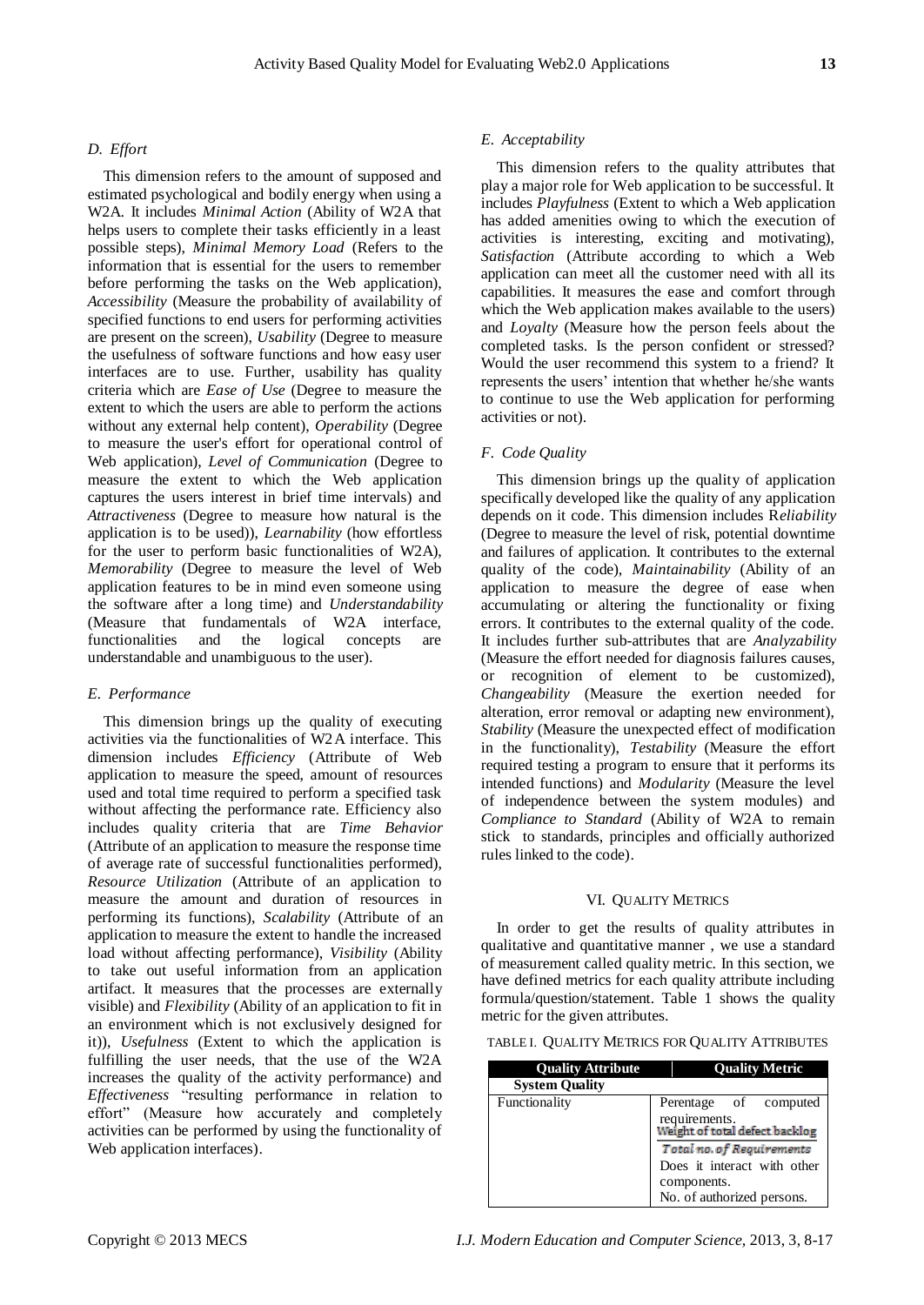| Navigability            | Does content well structured<br>(intra-page links,<br>labels |
|-------------------------|--------------------------------------------------------------|
|                         | $etc$ )?                                                     |
| Consistency             | Degree of info. Consistency.                                 |
| Aesthetic               | Does awareness preceeding<br>user's focused attention?       |
| Familiarity             | Percentage<br>of<br>already<br>known features.               |
| Customizabilty          | No. of features need<br>to<br>customized.                    |
|                         | Count of methods for<br>customization.                       |
| Security                | <sub>of</sub><br>risks<br>Quantity                           |
|                         | encountring<br>critical                                      |
|                         | vulnerabilities.                                             |
| <b>Service Quality</b>  |                                                              |
| Helpfulness             | Does online user/training                                    |
|                         | manuals available?                                           |
| Availability            | Robustness of<br>Service                                     |
|                         |                                                              |
|                         | (ROS)<br>Available Time for invoking Service                 |
|                         | Total time for operting service                              |
|                         |                                                              |
| Interactivity           | √Ic→u∗Iu→c                                                   |
|                         | Time                                                         |
|                         | Communication b/w user to                                    |
|                         | computer and vice versa.                                     |
| <b>Error Prevention</b> | Probability of max. error                                    |
|                         | prevention.                                                  |
| Reliability             | MTTF (Mean Time<br>To                                        |
|                         | Failure).                                                    |
|                         | MTTR (Mean Time To                                           |
|                         | Recover).                                                    |
| Recoverability          | No. of failures remedied.                                    |
| Resposiveness           | No. of correct responses.                                    |
| <b>Fault Tolerance</b>  | No. of un-trapped faults.                                    |
|                         | No. of faults recovered.                                     |
| Maturity                | MTTF (Mean Time<br>to                                        |
|                         | Failure)                                                     |
| Feedback                | notifications<br>of<br>Rate                                  |
|                         | received by the users.                                       |
| <b>Content Quality</b>  |                                                              |
| Correctness             | Percentage of sucessfully                                    |
|                         | validated content.                                           |
|                         | Percentage of content based                                  |
|                         | on proven facts.                                             |
|                         | Percentage of genuineness                                    |
|                         | of shared information.                                       |
| Coverage                | Needed Content n Provided Content<br>$100\,\mathrm{x}$       |
|                         | Needed Content                                               |
| Credibility             | Is content reliable?                                         |
|                         | Is content unbiased?                                         |
|                         | verified<br>Is<br>content<br>is.                             |
|                         | thorough any investigative                                   |
|                         | examination?                                                 |
| <b>Timeliness</b>       | Is<br>information<br>the                                     |
|                         | sufficiently correct for your                                |
|                         | purpose?                                                     |
|                         | When was the site last                                       |
|                         | updated?                                                     |
|                         | How many dead links are on                                   |
|                         | the page?                                                    |
| Value-Added             | Is the content beneficial?                                   |
| Suitability             | Percentage<br>of<br>required                                 |
|                         | content.                                                     |
| Legal Compliance        | No. of rules and regulations                                 |
|                         | followed?                                                    |
|                         |                                                              |

|                                | Does<br>adhere<br>it<br>any<br>standard?                                                                                               |  |  |  |
|--------------------------------|----------------------------------------------------------------------------------------------------------------------------------------|--|--|--|
| <b>Effort</b>                  |                                                                                                                                        |  |  |  |
| <b>Minimal Actions</b>         | No. of mouse clicks /<br>keyboard inputs.                                                                                              |  |  |  |
| Minimal Memory Load            | Visual Designing of the<br>interface.<br>Depends on person skills                                                                      |  |  |  |
| Accessibility                  | and abilities.<br>Percentage<br>of<br>max.                                                                                             |  |  |  |
|                                | functions on the<br>current<br>for<br>performing<br>screen<br>particular activity.                                                     |  |  |  |
| Usability                      | Is it easy to comprehend the<br>content?                                                                                               |  |  |  |
|                                | Is functionality easy to use?<br>Measure of efficiency and<br>productivity.<br>Completion rate of tasks.<br>No. of unintended actions? |  |  |  |
| Learnability                   | Single Usability Metric<br>Does online help available?                                                                                 |  |  |  |
| Memorability                   | Does user guide complete?<br>Is the interface interactive?<br>of features already<br>No.<br>known by the user.                         |  |  |  |
| Understandability              | Features understood by users<br>$*100$<br>Total features                                                                               |  |  |  |
| Performance                    |                                                                                                                                        |  |  |  |
| Efficiency                     | Total execution time.<br>Amount of allocated<br>resources.<br>Total no. of utilized<br>resources for 1 <sup>st</sup> request.          |  |  |  |
| <b>Usefulness</b>              | No. of total user's need.<br>No. of needs fulfilled after<br>performimg single activity.                                               |  |  |  |
| Effectiveness                  | (No. of tasks completed *<br>Quality of Goals Achieved) /<br>100                                                                       |  |  |  |
| Acceptability                  |                                                                                                                                        |  |  |  |
| Playfulness                    | the<br>applicaton<br>Is -<br>interesting?<br>Is it motivate the user?                                                                  |  |  |  |
| Satisfaction                   | Five Point Scale<br>(Very<br>Satsified, Satisfied, Neutral,<br>Dissatisfied.<br>Very<br>Dissatisfied)                                  |  |  |  |
| Loyalty                        | No. of net promoter score.                                                                                                             |  |  |  |
| <b>Code Quality</b>            |                                                                                                                                        |  |  |  |
| Reliability                    | No. of broken lines.<br>No. of executable lines.                                                                                       |  |  |  |
| Maintainability                | (Locality<br>$+$<br>Error<br>Reporting $+$<br>Style<br>Consistency) / 3                                                                |  |  |  |
|                                | Dynamic Data<br>Ratio<br>$^{+}$<br>Dynamic Change Ratio<br>$+$<br>Format Change Rate.<br>Page-page Coupling.<br>No. of total modules.  |  |  |  |
|                                | No. of modules with a<br>single entry and exit point.                                                                                  |  |  |  |
| <b>Compliance to Standards</b> | SLOC (Source Line<br>of<br>Code)<br>KLOC (Kilo Line of Code)                                                                           |  |  |  |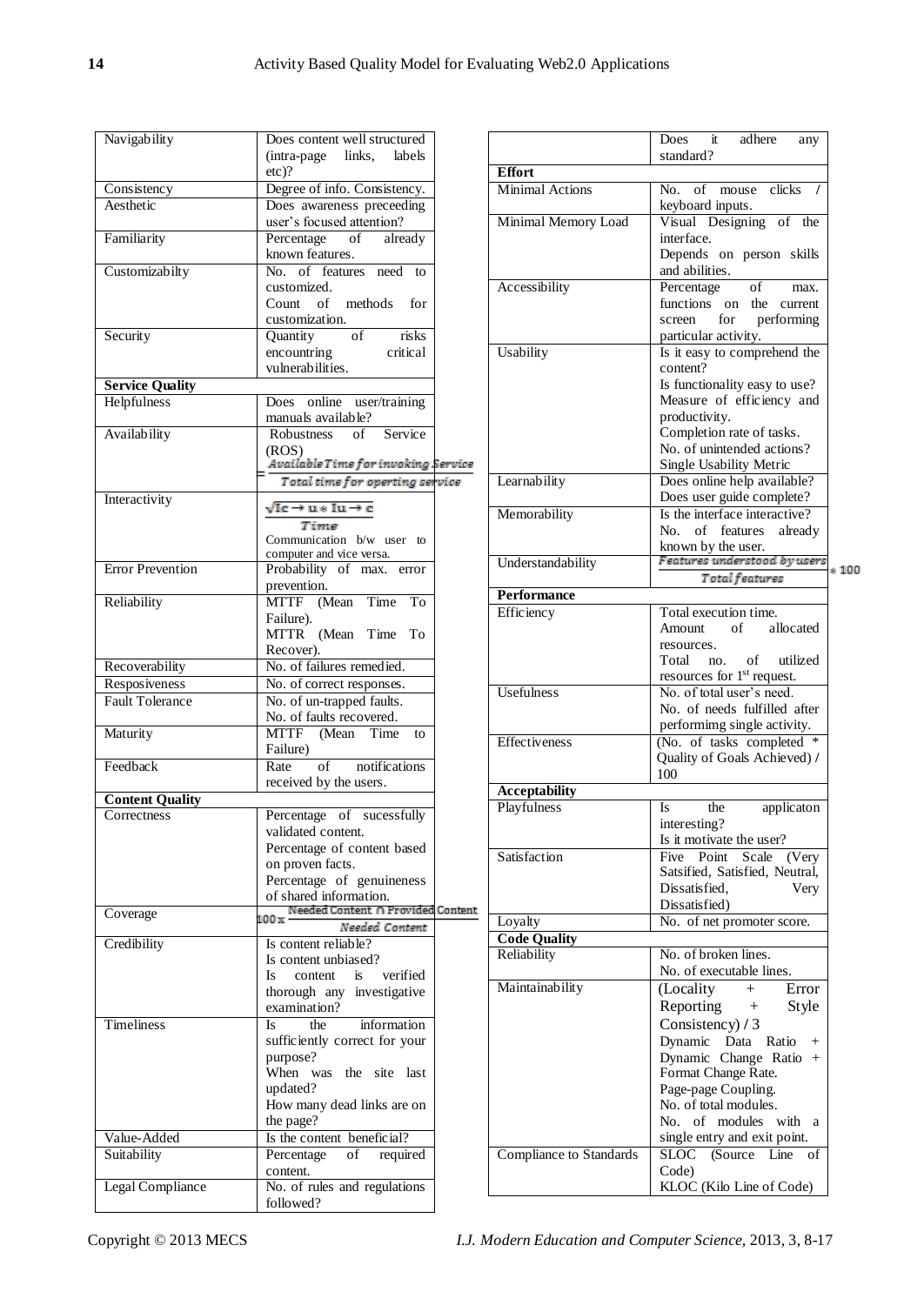The usability and practicability of proposed quality metrics are assessed by the criteria (Correlation, Tracking, Consistency, Predictability, Discriminative Power, Reliability) defined in IEEE 265 std 1061-1998 [26].

#### VII. PRELIMINARY RESEARCH RESULTS

In order to validate the proposed set of dimension in the quality model, we perform user testing by the use of questionnaires and checklist. However, in the literature there are several checklists for user satisfaction and quality of Web pages assessment like UWIS [27], EUCS [28] and PWQ [29] as well as for system quality assessment like SUMI [30] and QUIS [31]. In our case, we focused on usability and quality assessment in particular; data is gathered from representative users in sensible circumstances. Therefore, the member in the study was about 100 undergraduate students of Software Engineering who use W2A for performing different activities and communication (twice a day). The research study was carried out with three W2A: Google Docs for taking notes and Creately [32] and yUML [33] for making different UML diagrams online.

After 90 days, members received the checklists that contain quality related questions. They were supposed to answer the question by using the scale point (1 to 5. 1 for high and 5 for low). It took almost 40 minutes to answer all the questions from the checklist. Developer was present to answer the questions of the checklist for code quality dimension. The internal consistency for each quality dimension is assessed by using Cronbach's alpha [34] Results are shown in Table 2. In Table CS is used for Content Sharing (Google Docs) and DC is used for Diagram Creator (yUML).

| <b>Ouality</b><br><b>Dimensions</b> | No. of<br><b>Ouality</b> | Cronbach's<br><b>Alpha</b> |      |
|-------------------------------------|--------------------------|----------------------------|------|
|                                     | <b>Attributes</b>        | <b>CS</b>                  | DC   |
| <b>System Quality</b>               |                          | .814                       | .753 |
| <b>Service Quality</b>              | 10                       | .810                       | .802 |
| <b>Content Quality</b>              |                          | .781                       | .751 |
| Effort                              |                          | .901                       | .800 |
| Performance                         | 3                        | .788                       | .701 |
| Acceptability                       | 3                        | .901                       | .835 |
| Code Quality                        | 3                        | .902                       | .899 |

TABLE II. INTERNAL CONSISTENCY OF QUALITY SCALES

According to research Google Docs performs all the e-activities more efficiently but overall these Web applications allow users to perform their tasks smoothly.

#### VIII. CONCLUSIONS AND FUTURE WORK

Web2.0 facilitates users to look at their everyday life in new and innovative ways. W2A rely sturdily on authentic user's contribution, togetherness, cooperation and comply with activities in actual perspective of use. So evaluating the quality of W2A is still or even more challenging and important activity.

The objective of this research is to define a methodology that helps in assessing the quality of Web2.0. After reviewing different already available evaluation methods/models, this paper proposed a model that unites the power of Web2.0 users and applications so as to improve quality in every dimension and provide a confidence that quality of Web applications always reach a high level.

First, we took out different features of Web2.0 from different links/references. After that, we proposed seven dimensions that are necessary for the assessment of W2A. Then we proposed a set of quality attributes for each dimension. With the help of these dimensions and quality attributes a quality model was designed for W2A. We defined quality metric for each proposed quality attribute and in the end performed a preliminary research study in which we use a technique of test methods called questionnaire, internal consistency is assessed by using Cronbach's Alpha.

We believe that the proposed quality attributes, model and metrics are meaningful for quality judgments of W2A. These cover all the essential features of W2A and offer a manner to evaluate the W2A quality in both qualitative and quantitative way.

Future recommendation will be the experimental investigation of the importance of the proposed attributes and their relationships. We can also make further modifications in this quality model to use it for automated quality measurement of W2A.

#### **REFERENCES**

- [1] [Tim O'Reilly,](http://www.oreillynet.com/pub/au/27) "What Is Web2.0? Design Patterns and Business Models for the Next Generation of Software", [http://oreilly.com/web2/archive/what-is](http://oreilly.com/web2/archive/what-is-web-20.html)[web-20.html,](http://oreilly.com/web2/archive/what-is-web-20.html) October 2009.
- [2] Durgesh Samadhiya, Su-Hua Wang, IEEE Xplore, ―Quality Models: Role and Value in Software Engineering", 2010.
- [3] [Melody Y. Ivory,](http://dl.acm.org/author_page.cfm?id=81100296046&coll=DL&dl=ACM&trk=0&cfid=154752392&cftoken=59366507) [Rodrick Megraw,](http://dl.acm.org/author_page.cfm?id=81310484584&coll=DL&dl=ACM&trk=0&cfid=154752392&cftoken=59366507) "Evolution of web site design patterns", [http://dl.acm.org/citation.cfm?id=1095876,](http://dl.acm.org/citation.cfm?id=1095876) October 2005.
- [4] Dr. Luis Olsina "Evaluating the Quality of Web2.0 Applications", [http://icwe2009.webengineering.org/material/ICWE](http://icwe2009.webengineering.org/material/ICWE09_TutorialOlsina.pdf) [09\\_TutorialOlsina.pdf,](http://icwe2009.webengineering.org/material/ICWE09_TutorialOlsina.pdf) 2009.
- [5] Tomá`s Knap, Irena Mlýnková, "Quality Assessment Social Networks: A Novel Approach for Assessing the Quality of Information on the Web". [http://www.vldb2010.org/proceedings/files/vldb\\_20](http://www.vldb2010.org/proceedings/files/vldb_2010_workshop/QDB_2010/Paper1_Knap_Mlynkova.pdf) [10\\_workshop/QDB\\_2010/Paper1\\_Knap\\_Mlynkova.](http://www.vldb2010.org/proceedings/files/vldb_2010_workshop/QDB_2010/Paper1_Knap_Mlynkova.pdf) [pdf,](http://www.vldb2010.org/proceedings/files/vldb_2010_workshop/QDB_2010/Paper1_Knap_Mlynkova.pdf) 2010.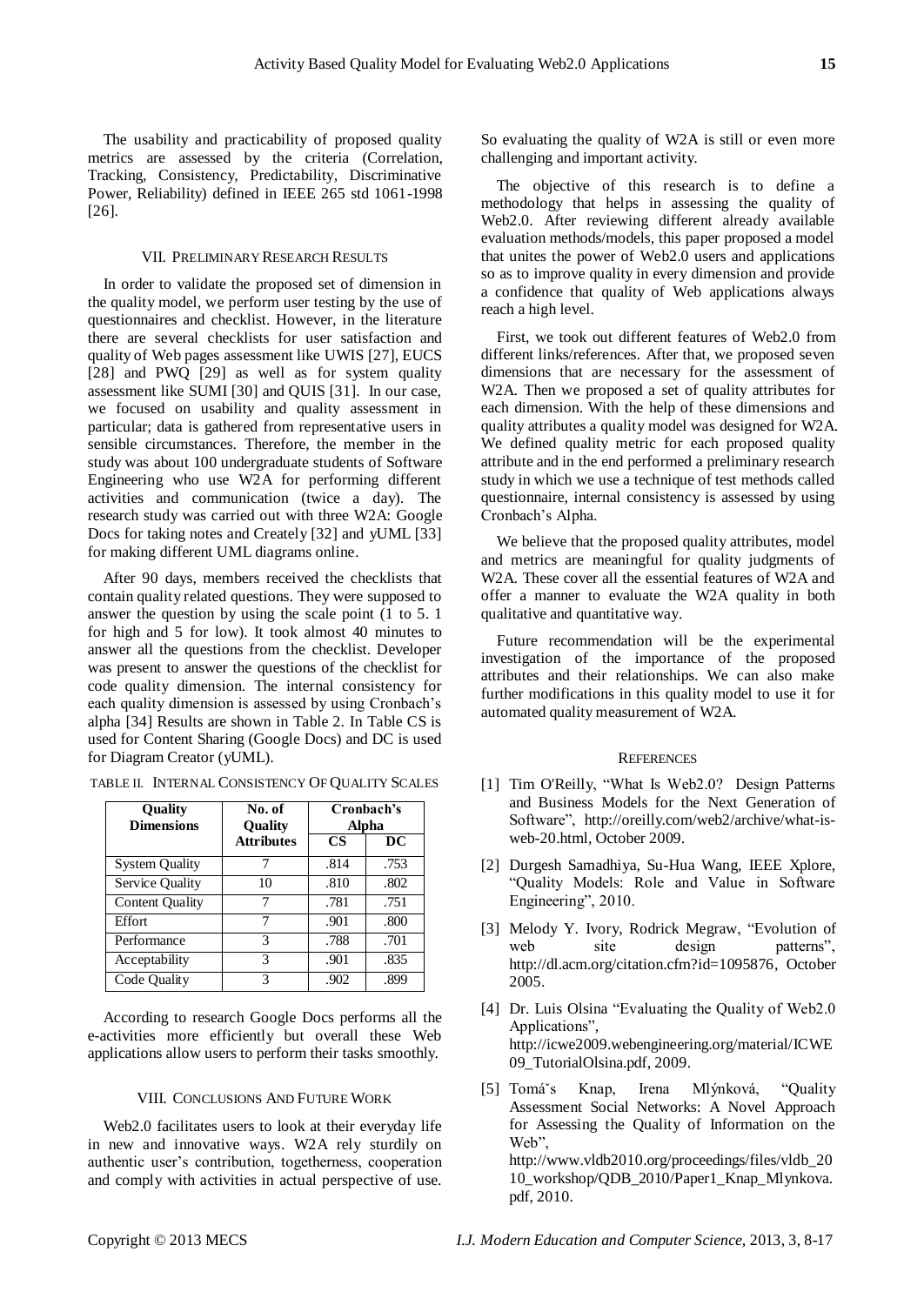- [6] S. Nakwichian and T. Sunetnanta, "User-Centric Web Quality Assessment Model", Proceedings of the 7th National Computer Science and Engineering Conference, (NCSEC2003), Thailand, 28-30 October, 2003.
- [7] Layla Hasan, Emad Abuelrub, Sciecnce Direct, "Assessing the quality of web sites",,http://www.sciencedirect.com/science/article/ pii/S2210832710000037, 2008.
- [8] Luis Olsina, Roberto Sassano, Luisa Mich, "Towards the Quality for Web2.0 Applications", http://ceur-ws.org/Vol-493/iwwost2009-olsina.pdf, 2009.
- [9] Tihomir Orehovacki, IEEE Xplore, "Proposal for a Set of Quality Attributes Relevant for Web2.0 Application Success", 2010.
- [10]Roberto Polillo, "Quality Models for Web [2.0] Sites: a Methodological Approach and a Proposal", [http://gplsi.dlsi.ua.es/congresos/qwe11/fitxers/QWE](http://gplsi.dlsi.ua.es/congresos/qwe11/fitxers/QWE11_Polillo.pdf) [11\\_Polillo.pdf,](http://gplsi.dlsi.ua.es/congresos/qwe11/fitxers/QWE11_Polillo.pdf) 2011.
- [11]Tihomir Orehovački, Andrina Granić, Dragutin Kermek, "Exploring the Quality in Use of Web2.0" Applications: The Case of Mind Mapping Services", [http://gplsi.dlsi.ua.es/congresos/qwe11/fitxers/QWE](http://gplsi.dlsi.ua.es/congresos/qwe11/fitxers/QWE11_Orehovacki.pdf) [11\\_Orehovacki.pdf,](http://gplsi.dlsi.ua.es/congresos/qwe11/fitxers/QWE11_Orehovacki.pdf) 2011.
- [12]Rajeev Saha, Sandeep Grover, "Quantitative Evaluation of Website Quality Dimension for Web2.0 Environment", [http://www.sersc.org/journals/IJUNESST/vol4\\_no4/](http://www.sersc.org/journals/IJUNESST/vol4_no4/2.pdf) [2.pdf,](http://www.sersc.org/journals/IJUNESST/vol4_no4/2.pdf) 2011.
- [13]samsys, "WEB2.0 FEATURES", [http://www.sam](http://www.sam-sys.com/services/web-20-features.html)[sys.com/services/web-20-features.html,](http://www.sam-sys.com/services/web-20-features.html) 2010.
- [14[\]Om Malik,](http://gigaom.com/2005/11/10/web-20-exit-what-is-that/) [Ian Murdock's Weblog,](http://ianmurdock.com/) ""Small pieces loosely joined" and Web2.0", [http://ianmurdock.com/cloud/small-pieces-loosely](http://ianmurdock.com/cloud/small-pieces-loosely-joined-and-web-20/)[joined-and-web-20/,](http://ianmurdock.com/cloud/small-pieces-loosely-joined-and-web-20/) 2009.
- [15] Karen A. Coombs, "Building a Library Web Site on the Pillars of Web2.0", [http://www.infotoday.com/cilmag/jan07/Coombs.sh](http://www.infotoday.com/cilmag/jan07/Coombs.shtml) [tml,](http://www.infotoday.com/cilmag/jan07/Coombs.shtml) January 2007.
- [16] Tristan Nitot, Paul Rouget, "«Hackability» What it means, why it's important", [http://www.slideshare.net/nitot/hackability-what-it](http://www.slideshare.net/nitot/hackability-what-it-means-why-its-important)[means-why-its-important,](http://www.slideshare.net/nitot/hackability-what-it-means-why-its-important) 2010.
- [17]Play, [http://www.playframework.org/,](http://www.playframework.org/) 2004.
- [18[\]Ori Fishler,](http://edgewatertech.wordpress.com/author/ofishler/) "Leveraging Enterprise Web2.0 for competitive advantage", [http://edgewatertech.wordpress.com/2008/05/22/lev](http://edgewatertech.wordpress.com/2008/05/22/leveraging-e-business-20-for-competitive-advantage/) [eraging-e-business-20-for-competitive-advantage/,](http://edgewatertech.wordpress.com/2008/05/22/leveraging-e-business-20-for-competitive-advantage/) [May 22, 2008.](http://edgewatertech.wordpress.com/2008/05/22/leveraging-e-business-20-for-competitive-advantage/)
- [19]ARIADNE, "Web2.0: Building the New Library", [http://www.ariadne.ac.uk/issue45/miller,](http://www.ariadne.ac.uk/issue45/miller) October 29, 2005.
- [20]Exploring Web2.0 Application, "Web2.0 Patterns: Perpetual Beta – Facebook", [http://jaroodi.wordpress.com/2012/04/29/web-2-0](http://jaroodi.wordpress.com/2012/04/29/web-2-0-patterns-perpetual-beta-facebook/) [patterns-perpetual-beta-facebook/,](http://jaroodi.wordpress.com/2012/04/29/web-2-0-patterns-perpetual-beta-facebook/) April 29, 2012.
- [21]WebAppRater, "7 key features of Web2.0", http://webapprater.com/general/7-key-features-ofweb-2-0.html, June 29, 2010.
- [22] ideum, "Radical Trust". [http://ideum.com/blog/2006/08/radical-trust/,](http://ideum.com/blog/2006/08/radical-trust/) 2006.
- [23] Wikipedia, 
"Folksonomy", [http://en.wikipedia.org/wiki/Folksonomy,](http://en.wikipedia.org/wiki/Folksonomy) 2011.
- [24]Web2.0, "Rich User Experience", http://www.tstiles.com/dms/web20/richuser.html, 2005.
- [25] WIRED, "Web2.0 and the Long Tail", [http://www.thelongtail.com/the\\_long\\_tail/2005/10/](http://www.thelongtail.com/the_long_tail/2005/10/web_20_and_the_.html) web 20 and the .html, October 01, 2005.
- [26] IEEE STD 1061™-1998 (R2009), "IEEE Standard for a Software Quality Metrics Methodology", [http://cow.ceng.metu.edu.tr,](http://cow.ceng.metu.edu.tr/) 2009.
- [27] QUIS, "Questionnaire for User Interaction Satisfaction", [http://www.lap.umd.edu/quis/,](http://www.lap.umd.edu/quis/) ver. 7.0, 2000.
- [28]Sue F. Abdinnour-Helm, Barbara S. Chaparro, Steven M. Farmer, "Using the End-User Computing Satisfaction (EUCS) Instrument to Measure Satisfaction with a Web Site". [http://onlinelibrary.wiley.com/doi/10.1111/j.1540-](http://onlinelibrary.wiley.com/doi/10.1111/j.1540-5414.2005.00076.x/abstract) [5414.2005.00076.x/abstract,](http://onlinelibrary.wiley.com/doi/10.1111/j.1540-5414.2005.00076.x/abstract) 4 April, 2005.
- [29] A.M. Aladwani, P.C. Palvia, "Developing and validating an instrument for measuring userperceived web quality", [http://www.ugr.es/~focana/dclasif/artuserweb.pdf,](http://www.ugr.es/~focana/dclasif/artuserweb.pdf) 2002.
- [30] Jurek Kirakowsk, "Software Usability Measurement Inventory‖, [http://sumi.ucc.ie/en/,](http://sumi.ucc.ie/en/) 2011.
- [31[\]Asil Oztekin,](http://dl.acm.org/author_page.cfm?id=81447594491&coll=DL&dl=ACM&trk=0&cfid=268824578&cftoken=76323829) [Alexander Nikov,](http://dl.acm.org/author_page.cfm?id=81447595437&coll=DL&dl=ACM&trk=0&cfid=268824578&cftoken=76323829) [Selim Zaim,](http://dl.acm.org/author_page.cfm?id=81447604370&coll=DL&dl=ACM&trk=0&cfid=268824578&cftoken=76323829) "An assessment methodology for usability of web-based information systems", [http://dl.acm.org/citation.cfm?id=1645587,](http://dl.acm.org/citation.cfm?id=1645587) 12 December 2009.
- [32]Cinergix, "Creately", Draw UML Diagrams, [http://creately.com/Draw-UML-and-Class-](http://creately.com/Draw-UML-and-Class-Diagrams-Online)[Diagrams-Online,](http://creately.com/Draw-UML-and-Class-Diagrams-Online) 2008-2012.
- [33] Tobin Harris, "yUML beta", [http://yuml.me/,](http://yuml.me/) v0.18, 2011.
- [34] Free Statistics and Forecasting Software, "Cronbach" Alpha - Free Statistics Software (Calculator)", http://www.wessa.net/rwasp\_cronbach.wasp#output, v1.1.23-r7, 2002-2013.